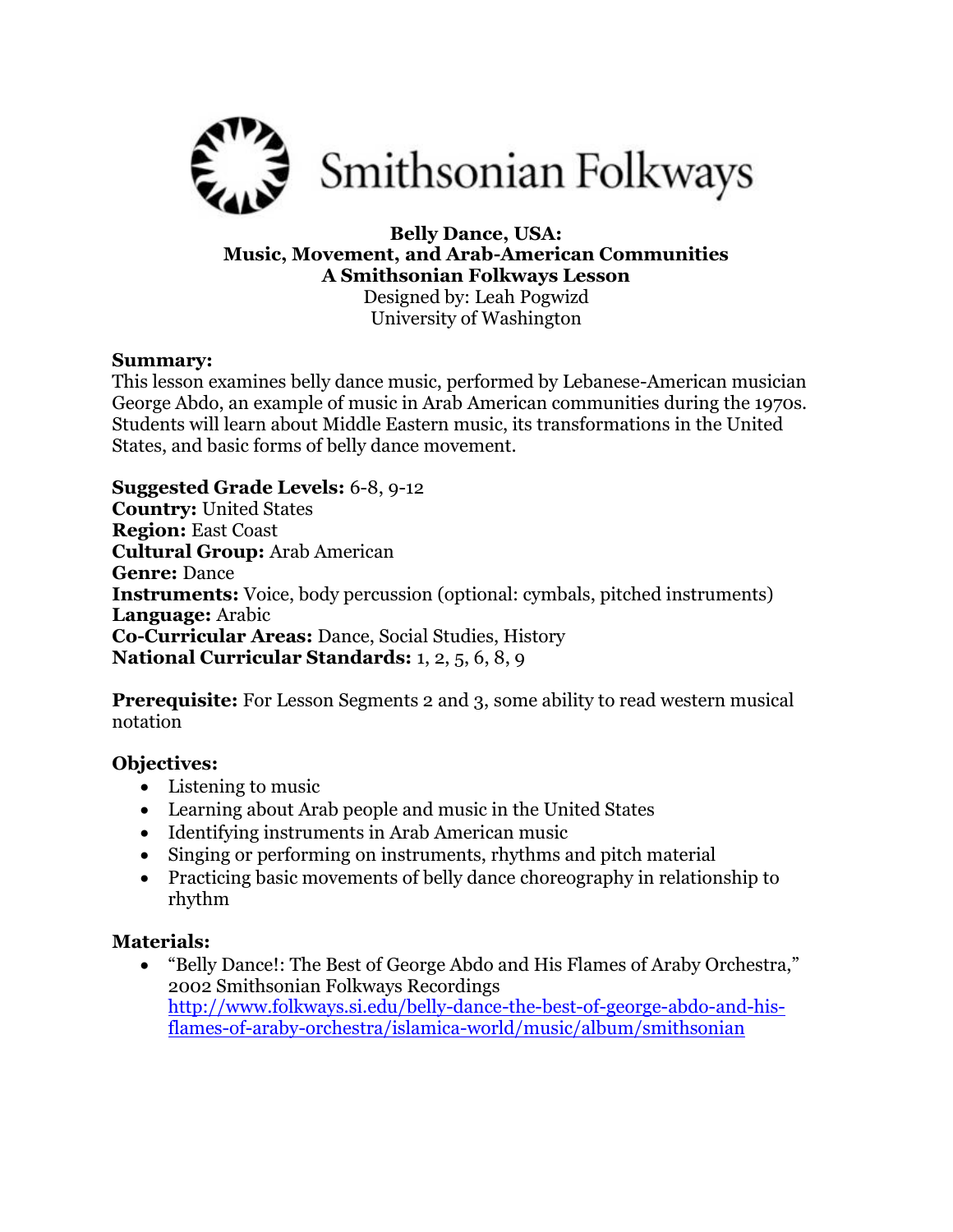**Lesson Segments:**

- **1. What is Arab American Music?** (National Standards 6, 8, 9)
- **2. Instruments and Scales** (National Standards 1, 2, 5, 6, 9)
- **3. Rhythms** (National Standards 2, 5, 6, 9)
- **4. Introducing Belly Dance Movements** (National Standards 6, 8, 9)



- **a.** Play "Raks Araby" (Arabic Dance)
- **b.** Ask students where they think this music comes from. If they guess that it is from the Middle East, have them explain what elements sound Middle Eastern to them.
	- **i.** This piece was recorded in 1973 by Lebanese-American musician George Abdo. While the piece incorporates many Middle Eastern musical elements (and sounds as such in its timbre and use of scales), it has also been influenced by American popular music forms such as rock and jazz.
- **c.** Ask students what they think is the function/context of the music
	- **i.** Abdo's music accompanied belly dancers. Ensembles liked his worked at Middle Eastern supper clubs, found in American cities with Arab American communities, where patrons could eat, drink, smoke, hear music, and watch dance. During the 1960s and 1970s belly dance and its associated music became popular as Americans became fascinated with its 'exotic' qualities. These supper clubs were an extension of *hafla*, a Syrian-Lebanese music party.
- **d.** Explain and discuss Arab American musical culture.
	- **i.** Arab peoples arrived in the United States shortly before the beginning of the twentieth century, mostly from what was then Greater Syria (now Lebanon, Syria, Jordan, and Israel/Palestine). Many were Christian Arabs fleeing Ottoman rule.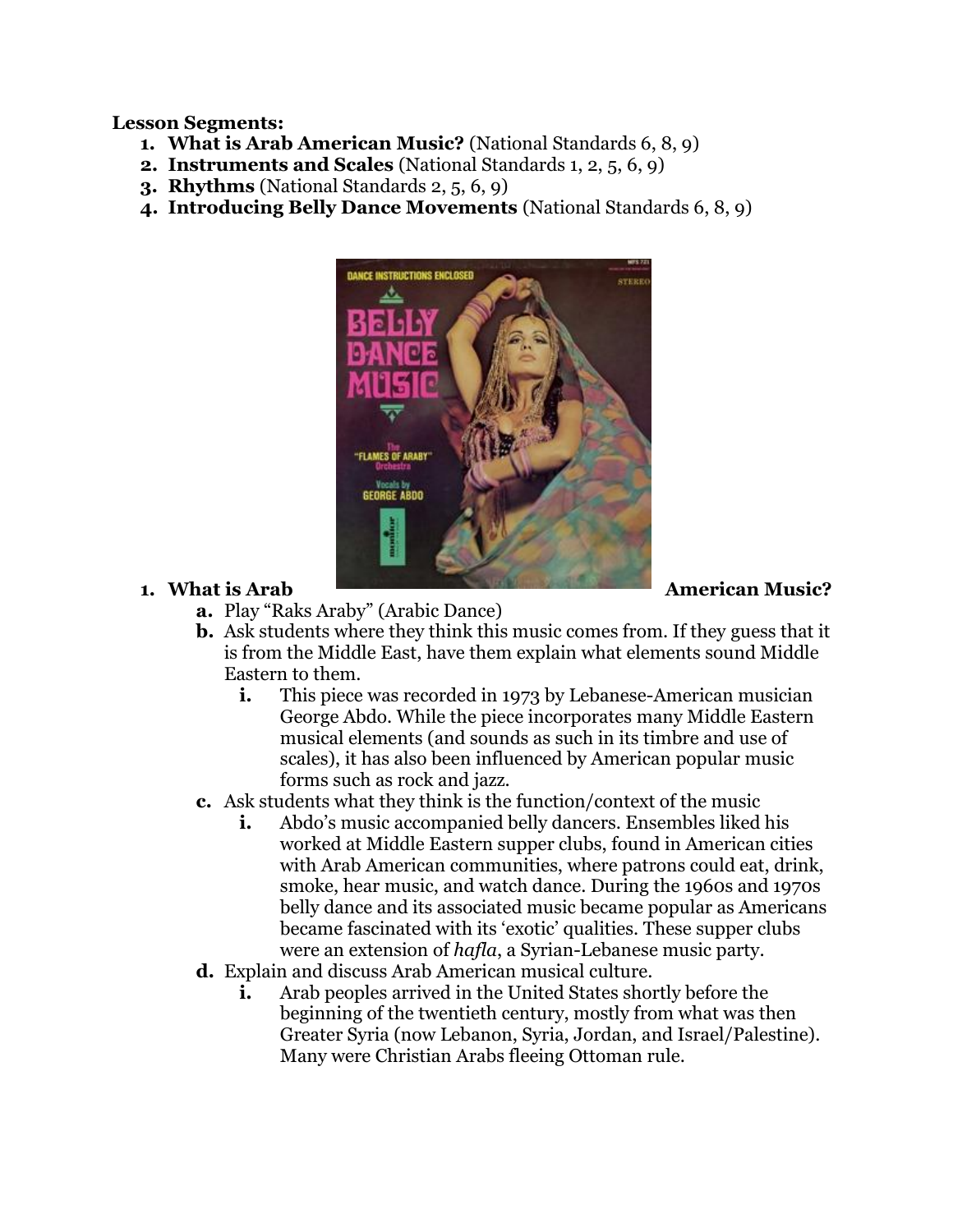- **ii.** In America, Middle Eastern music drew from a number of influences because of collaborations between musicians of different heritages. Abdo's influences included Syrian, Lebanese, Egyptian, Armenian, Greek, Jewish, Turkish and American.
- **iii.** While there are linguistic, musical, and culinary connections among Arab and Middle Eastern countries, there are differences in religion (including Christians and Jews, not just Muslims), ethnicity, and culture. Abdo's music drew from many of these Middle Eastern musical cultures.
- **e.** On a map, show Greater Syria and cities with large Arab American communities in the US (Los Angeles, New York City, Detroit)

**Extension:** If the instructor feels that such a discussion is appropriate, have students examine cover art from Abdo's albums. What kinds of stereotypes about Middle Eastern culture do these images represent? Why do students think that these images were prominent during the 1960s and 1970s? How have more recent events (i.e. the 9/11 terrorist attack, the wars in Iraq and Afghanistan) affected American ideas about the Middle-East, Arabs, and Arab-Americans?

**Assessment:** Do students know the geography of the Arab world and are they able to identify at least one city in the US with a



large Arab American population? Do students understand the similarities shared between Arab peoples (e.g. language, food, music) as well as the differences between them (e.g. religion, country, culture)?

# **2. Instruments and Scales**

- **a.** Listen to "Allah, ya Lubnan" (God, My Beautiful Lebanon)
- **b.** Have students identify the kinds of instruments they here (i.e. strings, chordophones) or what kinds of instruments it sounds like.
- **c.** Describe the kinds of musical instruments used and, if possible, show photos of instruments. Darabukkah:
	- **i.** Hour glass shaped drum
	- **ii.** Qanun: 75 string zither
	- **iii.** Oud: Arabic name for what is called Lute in the western world
	- **iv.** Electric Guitar: American influence
		- **1.** Note that the timbre of electric guitar, use of amplification, and use reverb in the music all represent the influence of American popular music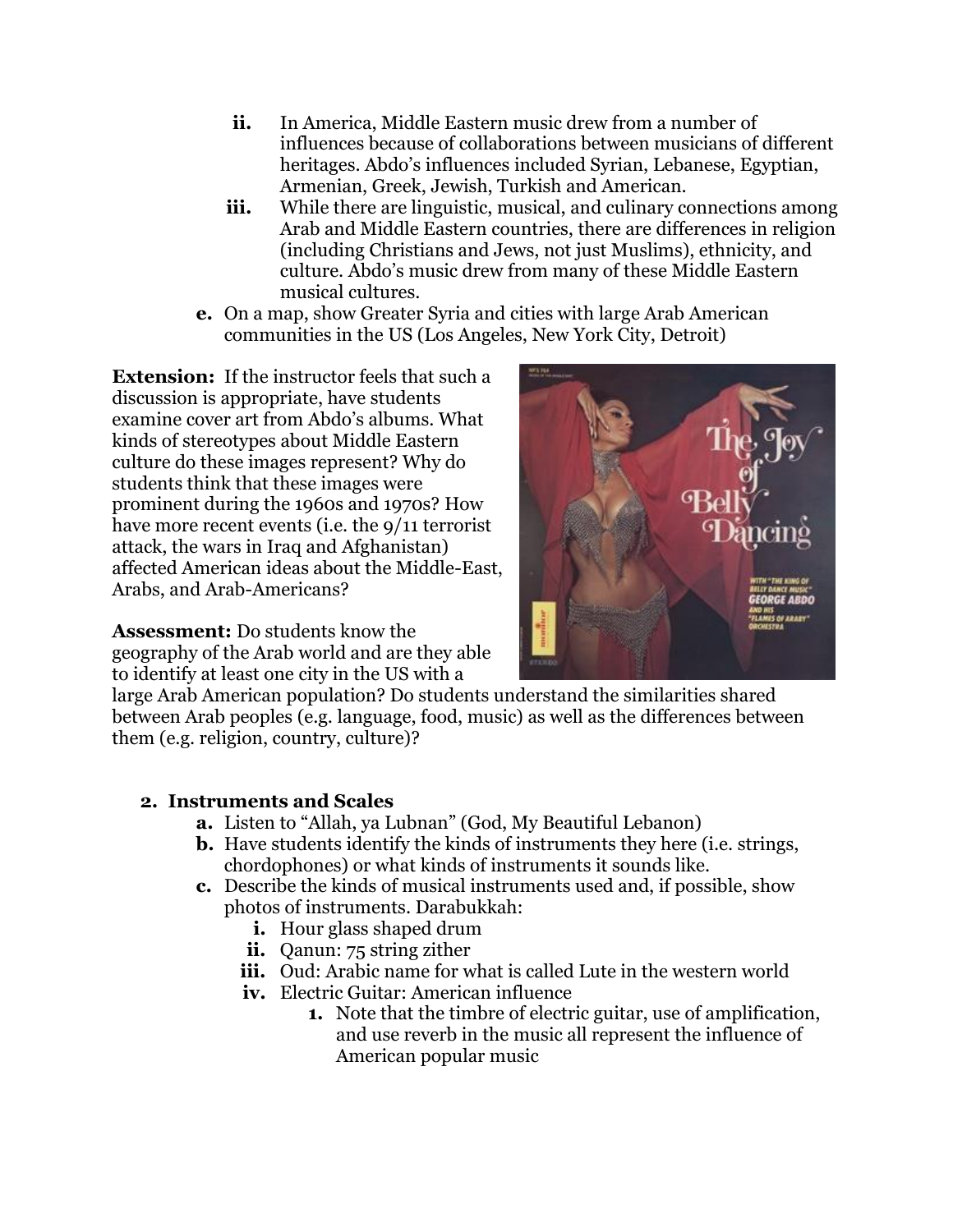**d.** Have students play (with instruments) or sing (using solfege) a brief excerpt at time mark 00:50



**i.** In the Middle East the term *maquam* refers to a set of pitches that are used for compositions and improvisation, similar to a *scale* or *mode* in western music. The augmented 2<sup>nd</sup> interval between  $E \flat$  and  $F#$  will probably be perceived as sounding foreign or exotic. Middle Eastern musical systems incorporate a wide variety of intervals.

**Extension:** If students have some understanding of the physics of music, explain that temperament is different between western and Middle Eastern music. Whereas western music uses equally tempered half steps (e.g. pitches demarcated with frets on a guitar), Arabic systems of music use microtones that fall between half steps. These quarter tones and their corresponding symbols are illustrated below. George Abdo's ensemble tended to play in more western tuning for two reasons. First, it was more appealing to American listeners because it sounded more familiar. Second, because Abdo collaborated with musicians from various cultures who used various intonations, it allowed for a compromise and avoided confusion. If possible, using a piano as a pitch reference, have the



students try to sing between half steps (such as C and C#). Students should not worry about the intonation, but rather try to feel a distinct pitch emerge in between the notes of a piano.

**Assessment:** Are students able to play or sing the short excerpt? Are they able to articulate differences between Middle Eastern and American musical influences in Abdo's work (e.g. use of instruments, timbre, pitch material)?

# **3. Rhythms**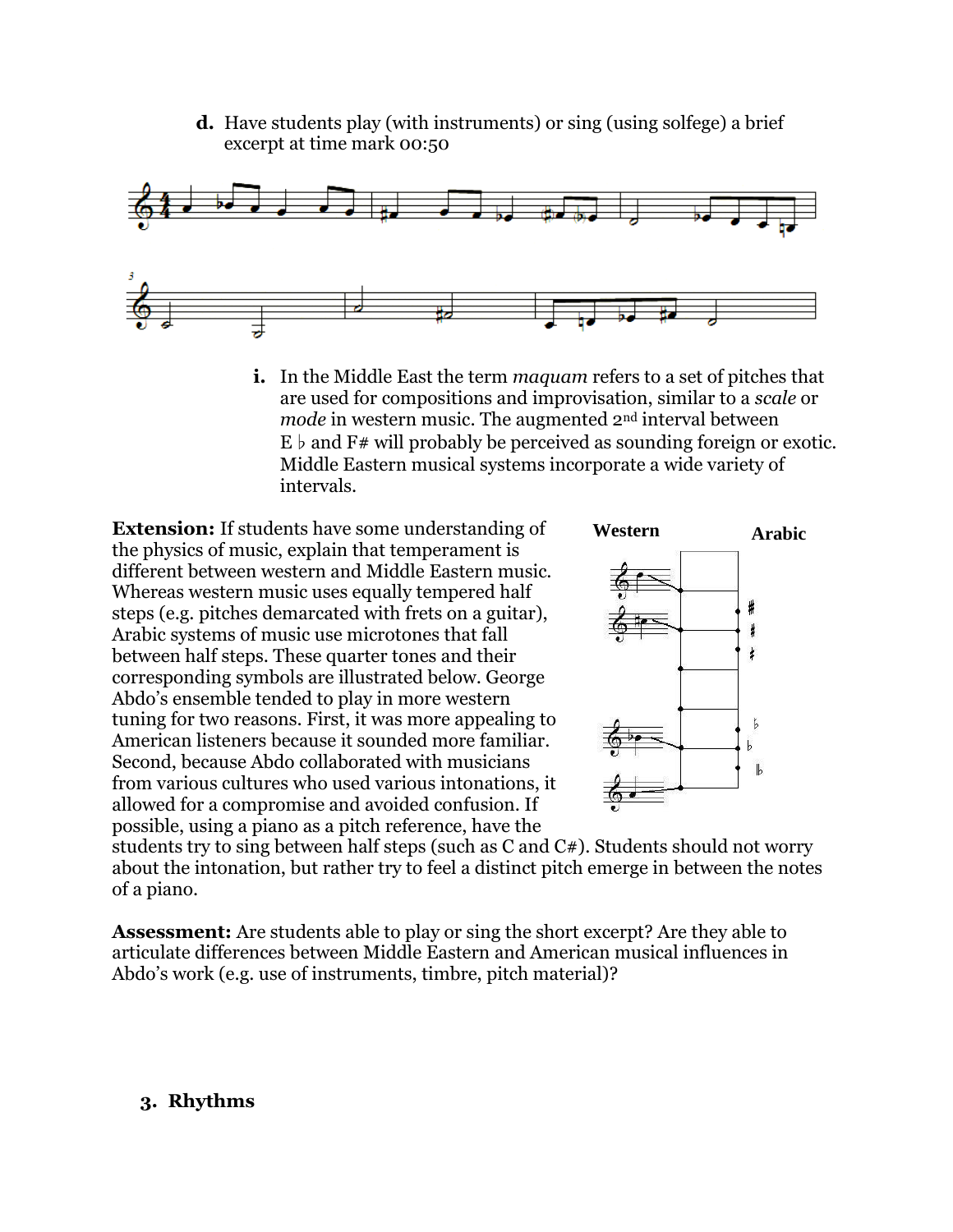- **a.** Listen to "Raqs Araby" again
- **b.** Identify beat and underlying pulse
	- **i.** Most Arab American music is in duple meter (just like most American popular music). Dancers tend to choreograph their work using counts of 8 beats. Students should count in 8 to prepare for dance movements.
- **c.** Tap or play (using any kind of percussion) the opening rhythmic motive played on the finger cymbals



**i.** Finger cymbals are usually played by the dancer herself. Rather than just tapping, have students pantomime playing the cymbals by pressing their pointer and middle fingers onto their thumb. Students may have a hard time tapping the rhythm once other percussion instruments enter and layer other rhythms above the cymbal pattern. The layering of rhythms is reflected in the dance choreography, as students will learn in the next lesson. Dancing while playing a rhythm on fingers cymbals can be very difficult.

**Assessment:** Are students able to count 8 beat patterns? Are they able to play the simple cymbal pattern along with the recording?

# **4. Dance: Introducing Belly Dance Movements**

- **a.** Play "Raks el-Malek" (Dance for the King), starting around 01:15 after the introductory improvisation, once the piece is in steady rhythm. Make sure volume isn't too loud to talk over.
	- **i.** This is a slow, polyrhythmic piece that will be used for students to try basic forms of belly dance movement. There are many forms of belly dance practiced in America and there are debates among scholars about whether American



belly dance is an authentic continuation of Middle Eastern cultural practices. Even during the time of Abdo's recordings, most of the women who danced in America were not of Middle Eastern descent. The point of this excursion is to give students a chance to practice improvising choreography in relationship to rhythm. The movements used here are basic ones that I have encountered in a variety of belly dance classes.